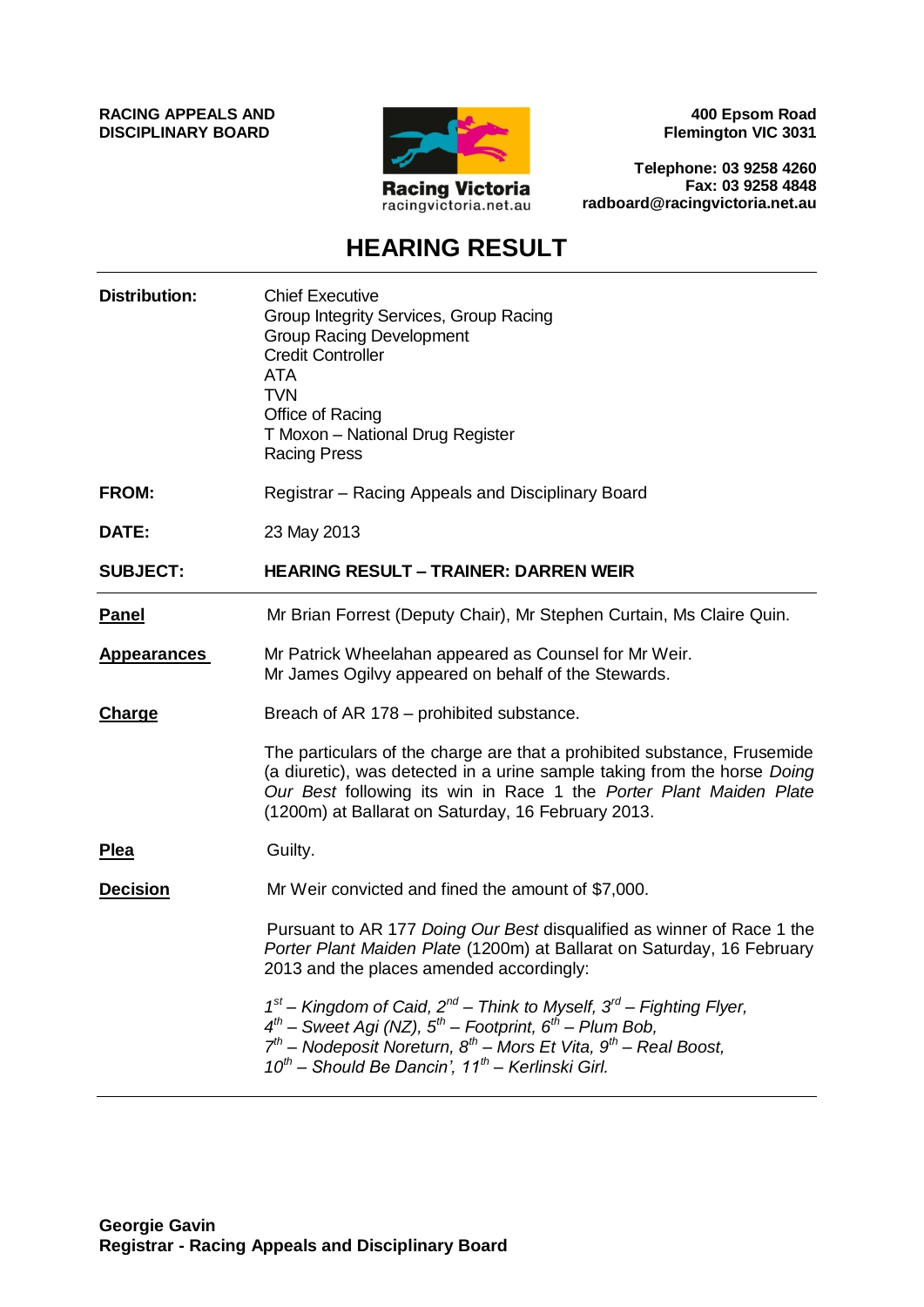# **TRANSCRIPT OF PROCEEDINGS**

#### **RACING APPEALS AND DISCIPLINARY BOARD**

\_\_\_\_\_\_\_\_\_\_\_\_\_\_\_\_\_\_\_\_\_\_\_\_\_\_\_\_\_\_\_\_\_\_\_\_\_\_\_\_\_\_\_\_\_\_\_\_\_\_\_\_\_\_\_\_\_\_\_\_\_\_\_

**MR B. FORREST, Chairman MR S. CURTAIN MS C. QUIN**

#### **EXTRACT OF PROCEEDINGS**

**DECISION**

### **IN THE MATTER OF THE PORTER PLANT MAIDEN PLATE OVER 1200 METRES AT BALLARAT ON 16/2/13**

**TRAINER: DARREN WEIR**

#### **MELBOURNE**

#### **THURSDAY, 23 MAY 2013**

MR J. OGILVY appeared on behalf of the RVL Stewards

MR P. WHEELAHAN appeared on behalf of the Mr D. Weir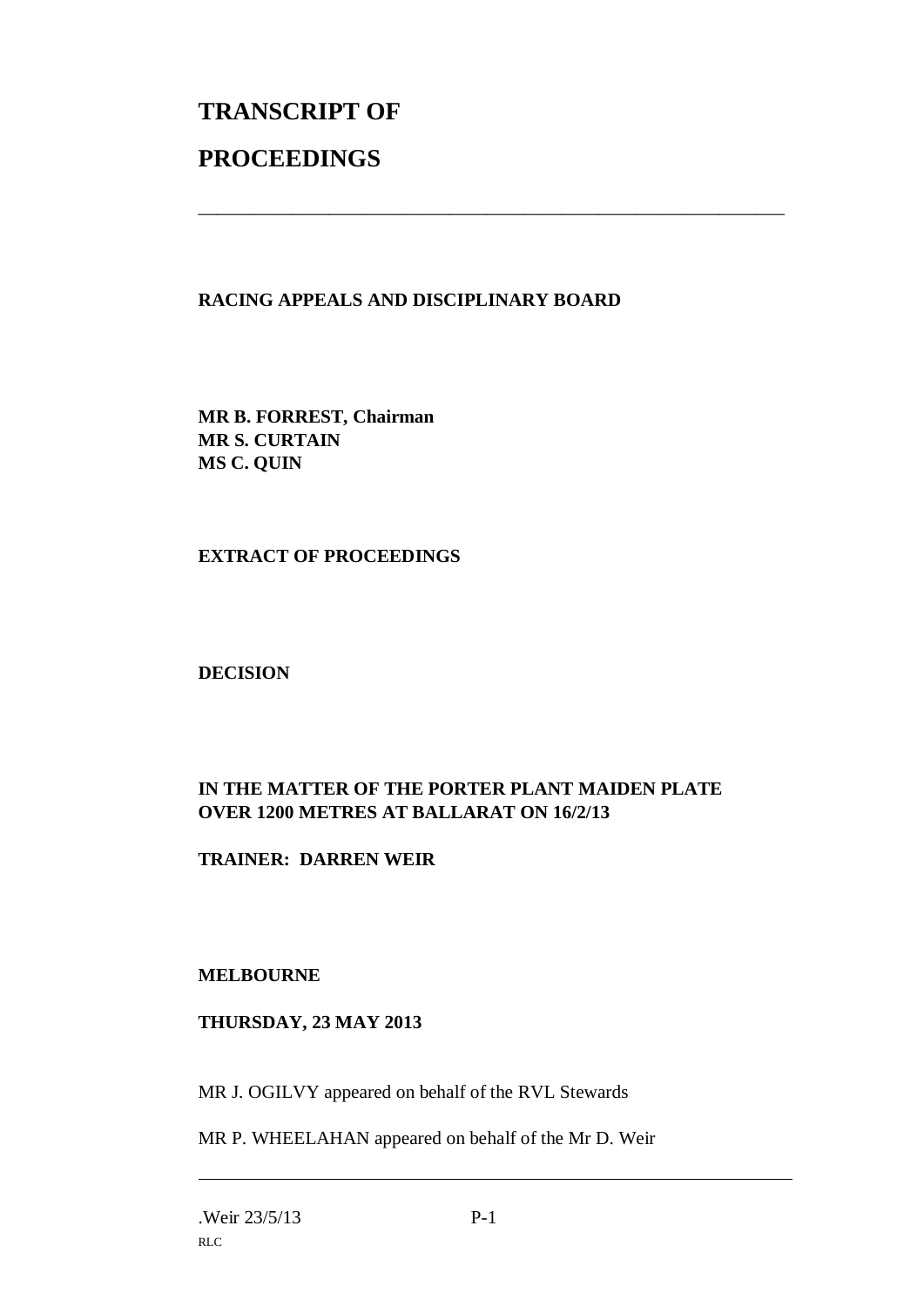CHAIRMAN: Licensed trainer, Mr Darren Weir, is the trainer of the horse, Doing Our Best, which was taken to the Ballarat racecourse and won the Porter Plant Maiden Plate over 1200 metres on 16 February 2013. Following the running of the race at 2 pm on 16 February 2013, a urine sample was taken from Doing Our Best and analysed by Racing Analytical Services Ltd.

On 5 April 2013, RASL reported to Racing Victoria that the post-race urine sample was shown to contain frusemide, a prohibited substance under the Rules of Racing. RASL referred the sample to the Racing Science Centre in Queensland for confirmatory analysis. On 18 April 2013, RASL reported to Racing Victoria that the Racing Science Centre had confirmed the presence of frusemide in the reserve portion of the sample.

Mr Weir has pleaded guilty to a charge under AR 178 which relevantly provides that:

*When any horse has been brought to a racecourse for the purpose of engaging in a race and a prohibited substance is detected in any sample taken from it prior to or following its running in any race, the trainer and any other person who was in charge of such horse at any relevant time may be penalised.*

As set out in Dr Brian Stewart's statement, frusemide is a diuretic agent, a drug that increases urine output. It acts directly on the kidneys, increasing water and electrolyte excretion which increases urine production and so reduces the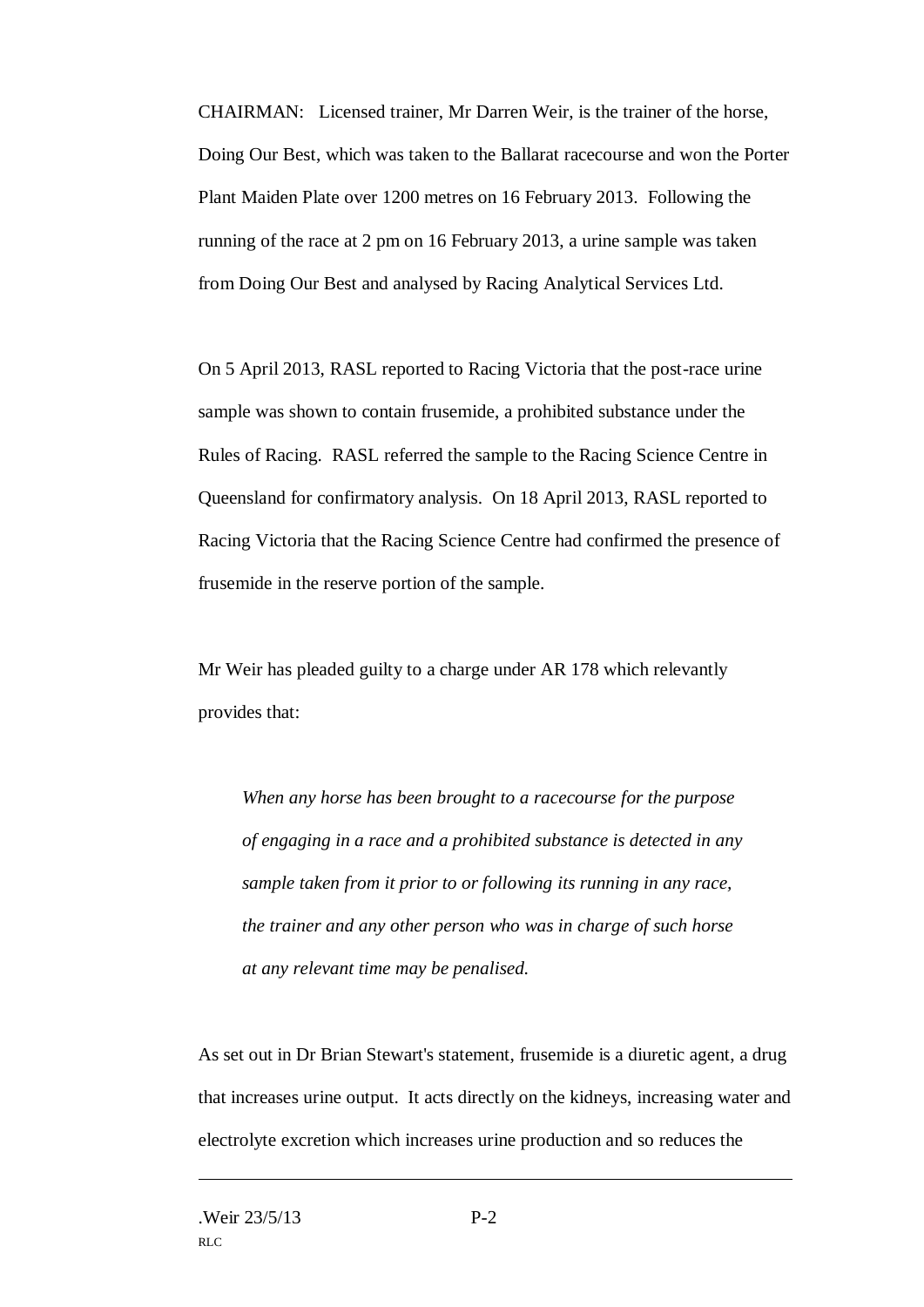amount of fluid in the body. This leads to a decrease in blood volume and reduces the circulatory pressures in the heart and lungs.

Frusemide is a Schedule 4 drug. Schedule 4 drugs are prescription-only medicine or prescription animal remedies, the usual supply of which should be by or on the order of persons permitted by state or territory legislation to prescribe and should be available from a pharmacist on prescription. Frusemide is registered for use in horses and is also known by its brand name, Lasix. Among other reasons, it is used to prevent or reduce exercise-induced pulmonary haemorrhage, bleeding, in racing horses. Frusemide is a prohibited substance in accordance with AR 178B(2) as it is a diuretic. Further, it is a prohibited substance in accordance with AR 178B(1), as it acts directly or indirectly on the urinary, cardiovascular, respiratory, blood and nervous systems.

Mr Weir provided the following evidence to the stewards: where a horse that is a bleeder is being trained, his stable has a policy of galloping the horse four or five days prior to racing. When galloping a horse that is a bleeder four or five days before racing, Mr Weir's stable, usually one of two foremen, treats the horse with frusemide approximately two or three hours before the gallop. The pre-gallop frusemide is administered, five millimetres intravenously and five millimetres intramuscularly, and water is then taken away from the horse until the horse goes to the walker and then does its work. The above process has been followed for horses trained by Mr Weir for a long time and is based on advice from the veterinarian.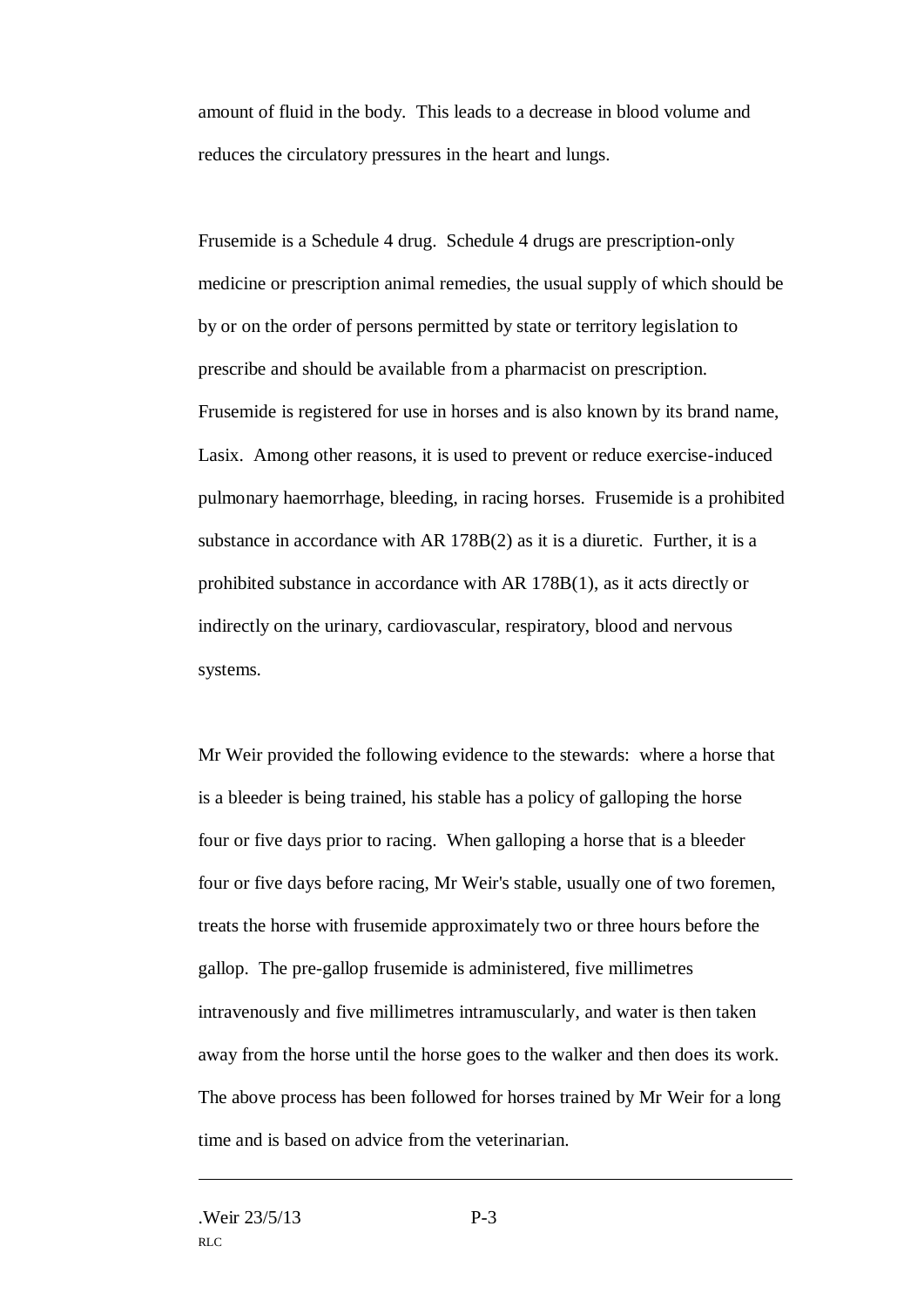The last reported administration of frusemide to Doing Our Best was on 12 February 2013 at 5 am, being four days and nine hours prior to the collection of the sample at Ballarat. Stable foreman John Bower performed that administration. That is the statement of the facts which, as I have indicated, the Board accepts.

The decision as to which horses are treated with frusemide is Mr Weir's. He delegates to two staff the responsibility for frusemide treatment with either staff member performing the injection and the recording of the treatment.

The established fact is Doing Our Best returned a positive swab and responsibility for that, first of all, rests with Mr Weir under AR 178. The stable practice for staff to perform frusemide treatment does not detract from the trainer's obligation to present the horse for racing free of a prohibited substance.

A 2007 study of frusemide in horses reported a detection time up to 48 hours in blood in urine after intravenous administration of nine mils of frusemide, and for an additional 24 hours after peri-vascular administration. On the basis of the scientific evidence which the Board accepts, if the frusemide was administered to Doing Our Best when Mr Weir said it occurred, some four days, nine hours prior to the sample being taken, that evidence does not provide a satisfactory explanation as to how or why the post-race sample was positive.